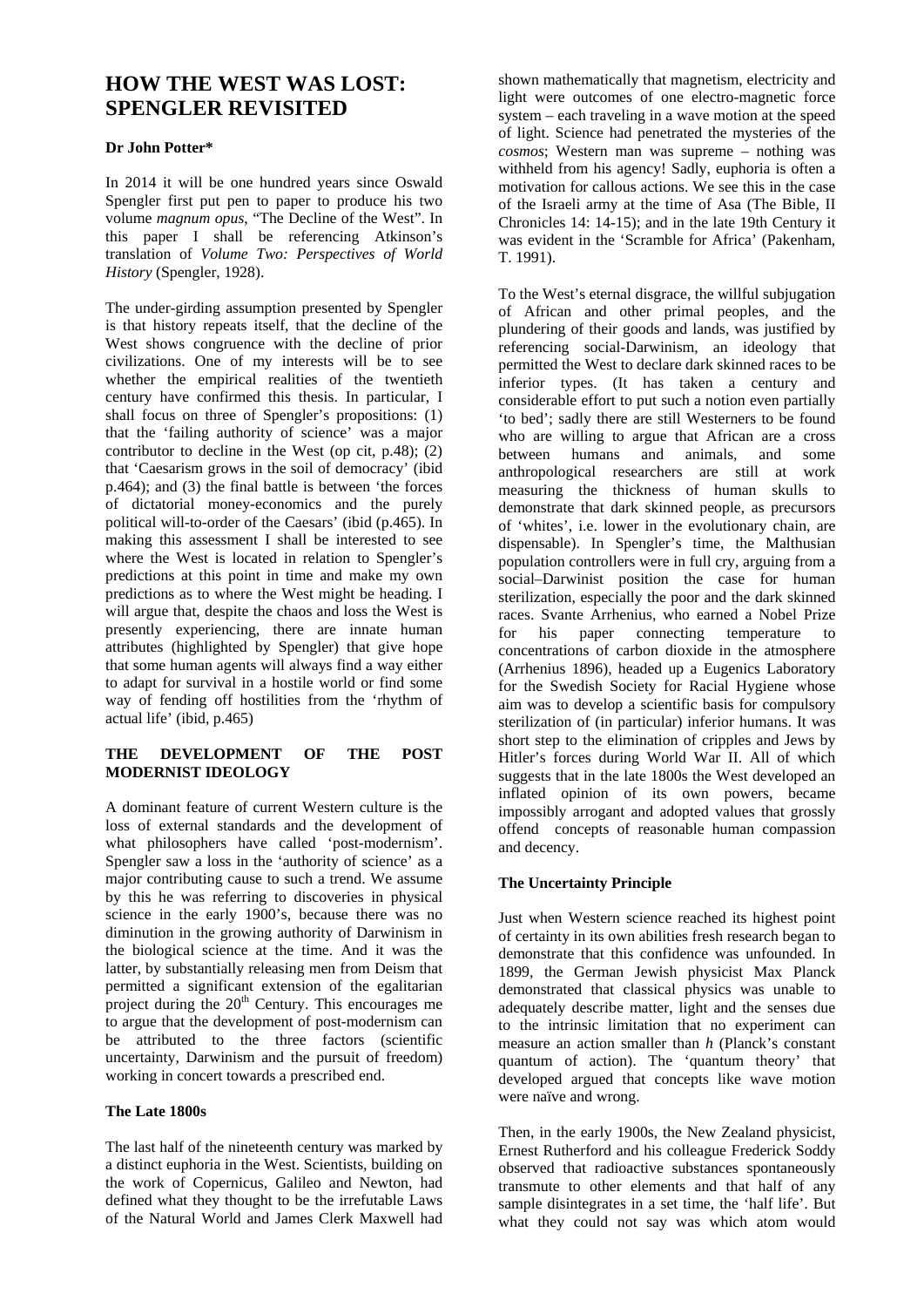disintegrate next, evidencing an 'uncertainty principle'.

Albert Einstein added to the general confusion by showing that time and length were relative measurements dependent on the velocity that a person was moving relative to the speed of light.

And to these developments may be added major problems that developed for physics during the  $20<sup>th</sup>$ Century in relation to the size of the universe and the nature of matter. The most recent physics (Permutter et al, 2011) suggests that the boundaries of the universe are constantly expanding at an accelerated rate due to dark energy, and as light takes eons of time to reach us we are *incapable* of saying anything about the size of the universe other that what it universe might have been at some eons ago. But even this must be impossible if we cannot propose what the end of the universe might look like. What would constitute the end of space and what would lie beyond it?

Similarly, the initial euphoria produced by the work of Rutherford and others in relation to the structure of matter fell by the way side over the next fifty years when Rutherford's protons and neutrons were shown to themselves consist of smaller particles (quarks) which proved difficult to find let alone measure. The result was that some theoretical physicists were content to assume that there is 'nothing there', essentially agreeing with the writer to the Hebrews 'that things which are seen were not made of things which appear' (The Bible, Hebrews 11:3).

Science has made valiant efforts through the  $20<sup>th</sup>$ century to maintain its authority but the uncertainly principle set up conditions for a major re-think, especially with regard to the capacity of humans to judge the physical world with finality, even humans with a Western education!

## **Positivism - Bypassing Deism**

Early positivists (Thales et al) in the  $5<sup>th</sup>$  Century BC developed their position in a pro-active attempt to escape from fanciful explanations of commonly encountered realities in their day. In the  $19<sup>th</sup>$  Century AD, Charles Darwin, working out of Mathusian population theory (see Potter 2009) worked in harness with the egalitarian project to throw off the yoke of Deism and the standards it necessarily imposed on human behaviour.

It is noteworthy that Darwin's theory of evolution by natural selection is in direct opposition to the Second Law of Thermodynamics but the newly discovered 'uncertainty principle' allowed this – science could be wrong! The lack of empirical evidence for evolutionary theory, e.g. the complete absence of intermediate types, was also a problem but Darwin threw this aside with the assurance that 'these would be found'. A century later they have still not been found despite valiant efforts on the part of evolutionary scientists. Darwin's ultimate conclusion

was that 'if a Superior being created the cosmos we can safely say that he has not interfered with it since the beginning… (and) we can confidently expect all things to go on to perfection' (Darwin 1873). Here Darwin was denying history, especially the ubiquitous accounts of a massive hydrological event (The Flood) that have come to us from primal times, and the record of the origin and spread of nations around the world.

Despite the lack of empirical evidence for Darwin's position, the  $20<sup>th</sup>$  Century has seen positivist ideas taking precedence in a number of scientific and social disciplines. Most importantly, it has been successful in promoting a reductive account of: *human ontology*  - humans are not different from other animals, they have no soul, only bone, flesh and blood and nerve impulses. This led Freud to reject any account of an 'oceanic experience' (Freud 1991) and this in turn led to the development of the standard *reductive psychological theory* which is dominant in Western thought at this time.

Darwinism quickly assumed dominance as the major pre-supposition in disciplines like biology and geology. In the  $20^{th}$  Century, post-Darwinian geologists (who dated the strata by the fossils and the fossils by the strata prior to isotope dating methods being introduced) have doubled their working estimate of the age of the earth every fifteen years or so and maintained a savage denial as to the empirical reality of a world wide Flood; their prime objective being to prescribe a sufficient length of time to accommodate Darwinism. Unquestionably, the motivation behind all of this has been the need to escape from standards imposed from 'on high'.

## **Freedom**

If there is no certainty with regard to the physical world and no Deity, then there are no external standards by which men should live. The uncertainty principle and acceptance of Darwinism left  $20<sup>th</sup>$ Century humanity with a Nietzschean critique which argued that standards are man-made; and this exalted and entrenched an anthropocentrism which left the individual agent with 'a sense of untrammeled power and freedom… ready to enjoy "free play" or to indulge in the aesthetics of the self' (Taylor 1991). This in turn led to the *central premise of a postmodernist world*, Herder's notion that each of us has an original way of being human, that 'there is a certain way of being human that is my way. I am called to live my life in this way, and not in imitation of anyone else…. If I am not (true to myself) I miss the point of life, I miss what being human is for me' (ibid). But, while there remains 'a considerable moral force behind the emancipatory possibilities of a free will, an account of freedom which demands that we break the hold of all external impositions and decide for ourselves alone necessarily precipitates a degraded, absurd and trivialized form of authenticity' (ibid). In Taylor's opinion, the end-point of postmodernism is a society suffering under chronic malaises, with profound implications for education in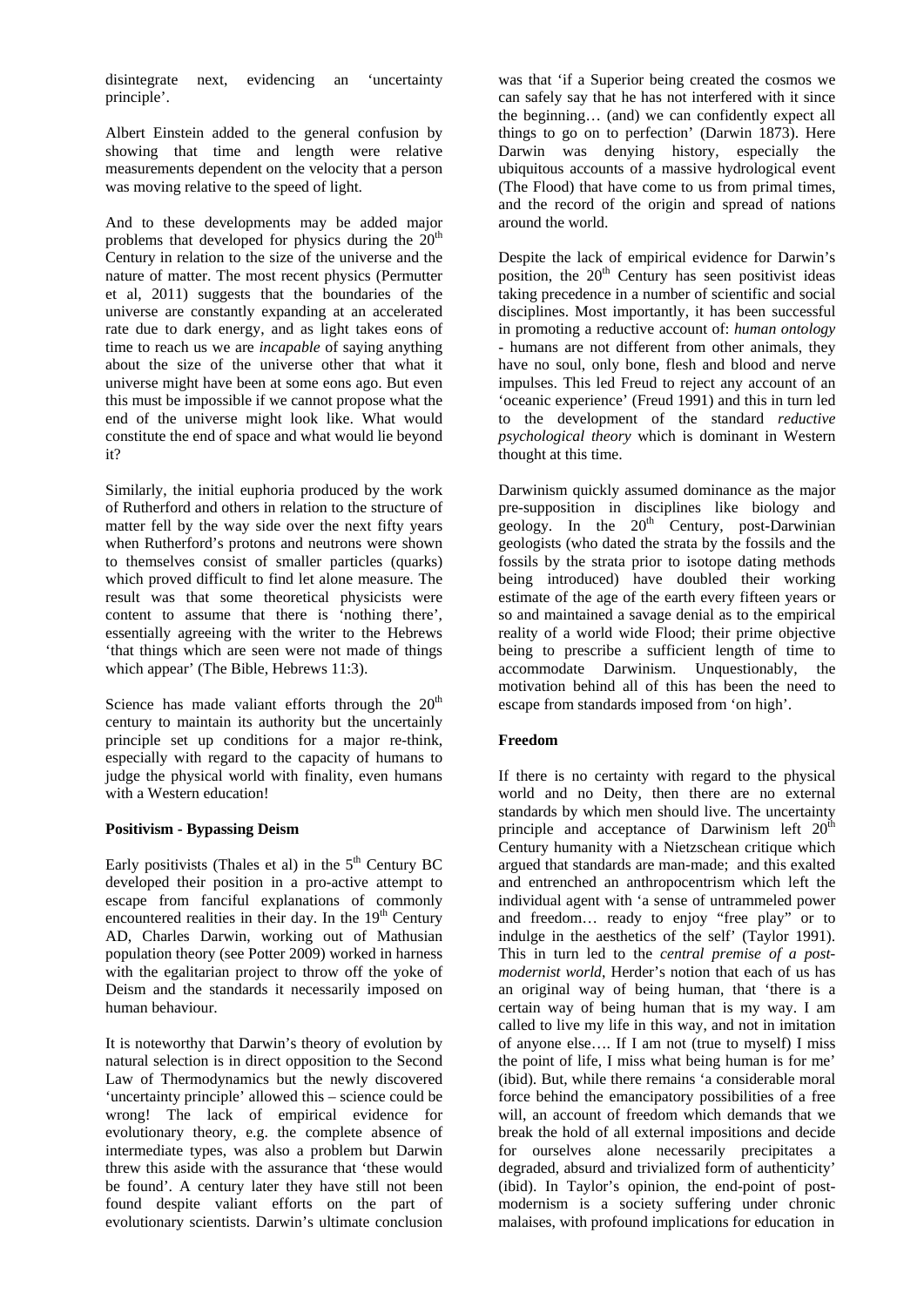particular (see Potter 1995, 2010).

#### **Summary**

Time has shown Spengler's identification of a loss of authority in the scientific world has been a key contributor to decline in the West. Along with Darwinism, which has prescribed a degraded account of human ontology, it has permitted the egalitarian project to proceed to a point of absurdity – an account of individuality that discounts social support, places an impossible instrumental requirement on human agents (we must work hard to procure economic wealth which is impossible to achieve) and dictates that self improvement is impossible because we are limited entirely by our genes. All in all a considerable ideological loss from the arrogant, self opinionated, over-confident West of the late 19<sup>th</sup> Century!

## **THE ADVENT OF "CAESARISM"**

Spengler's insistence that 'Caesarism grows on the soil of democracy' (Book II, p.464) may surprise the uninitiated but it is evident in history and has proved prophetic in our time. The Patriarch Shem (= the 'Renowned One') is credited with being the first to set up a participatory democracy and it is clear that Tammuz (the Biblical Nimrod) rose out of that social construct to proclaim his Kingship over Assyria. In later times, the Athenian Ecclesia (510 BC) and the *Senatus Populas Que Romanus* (SPQR – 509BC) were significant democratic structures, but, as Spengler has been at pains to describe, the murder of Julius did not prevent Augustus declaring himself Imperator in 30 BC. In 1918 Spengler saw the same pattern: 'the great political form of the (Western) Culture… (was) irremediably in ruin… (that the) mighty ones of the future may possess the earth as their private property' (ibid).

Spengler saw three significant social constructs in cultural history: the Estate, Democracy and "Caesarism".

## **Estates**

By Estate, the translator means the German *Stand,* for which there is no direct equivalent. It was explained this way by Spengler: 'all nations of the West are of dynastic origins' (ibid, p.180). Their basic social constructs spring from that aspect of race which recognises the significance of a genealogical connection and a common set of inherited values. A common sense view develops that the clan and its traditions need to be preserved and this generates an opportunity for certain individuals to take office to that end – both kings and priests. Significantly, in time such officers become a ruling elite which develops 'its aims and methods independently of the "people"… work(ing) with and within an unwritten constitution of which the refinements… are to the uninitiated as opaque as they are unintelligible' (ibid, p.442).

Notwithstanding, Estates may be wholly beneficial, as

in the case of Aelfred in Wessex who developed the King's moot and translated Latin books into the vernacular around the camp fires of an army in running conflict with the Danes (see Green 1884). At other times Estates have proved partially beneficial as in cases where a tyrannical Feudal Lord is tolerated as long as he demonstrates his preparedness to protect the peasantry from external marauders. On the other hand, Estates may be totally non-beneficial to the common man, as in the case of Hinduism and the Untouchables and the populace under African Paramount Chiefs like Shaka the Zulu or Mutessa of the Buganda. At its best, the Estate provides a sense of origins and traditions which guide human agency, and give an assurance of who and what "we are as a people" – all of which is demonstrably important to the human psyche, particularly in teenagers.

Estates are commonly found amongst primal peoples so we might say that the social construct of the Estate is the predictable outcome of simple family life, the natural outworking of innate understandings of the good life. Along with Giddens (1987), we would suggest that Estates are not "macro-social entities", on the contrary they are very much involved with an individual agency, even in tyrannical situations. But the structure clearly has a ubiquitous common sense appeal to groups of people with a common ancestry.

Important in any Estate is the concept of 'higher ideals': what is of value, what is good. Spengler spends a great deal of time and space speaking of the "inner battle" that every human experiences, and he is not here speaking of the Freudian Super-Ego. Rather he is speaking of the innate need of some humans to seek out 'whatsoever is true, whatsoever is honest… just… pure… (and) of good report' (The Bible, Philippians 4:8). Problems arise, of course, in the definition of such attributes. Spengler sees the danger for an Estate, and the aristocracy that leads it, as 'being conservative in its means', i.e. not moving sensibly with the times. For this attribute may result in its power and proclamations being seen as domination, and alternative power mongers may institute a movement of protest within its borders.

On a personal note, I was born in South Australia in the 1930s. The vast majority of people around me were British stock out of the Wesleyan Revival. We had a common belief system and common values with regard to social structure and process. We trusted our leaders; our Premier held office for 27 years. On "his beat" the State was developed for the common good; gambling was outlawed and the drinking of alcohol strictly controlled. Political conflict was avoided by the Premier and the Leader of the Opposition meeting over a cup of tea each Friday to discuss and come to consensus with regard to coming legislation. We knew who we were, what an Australian looked like and how he/she behaved. Eighty five percent of us were in the Wesleyan Chapel on Sunday mornings and the teen aged girls had a new overcoat and hat every two years for Sunday best. We were far from perfect but we were innocent of the depravity and confusion that was soon to be thrust upon us. Crime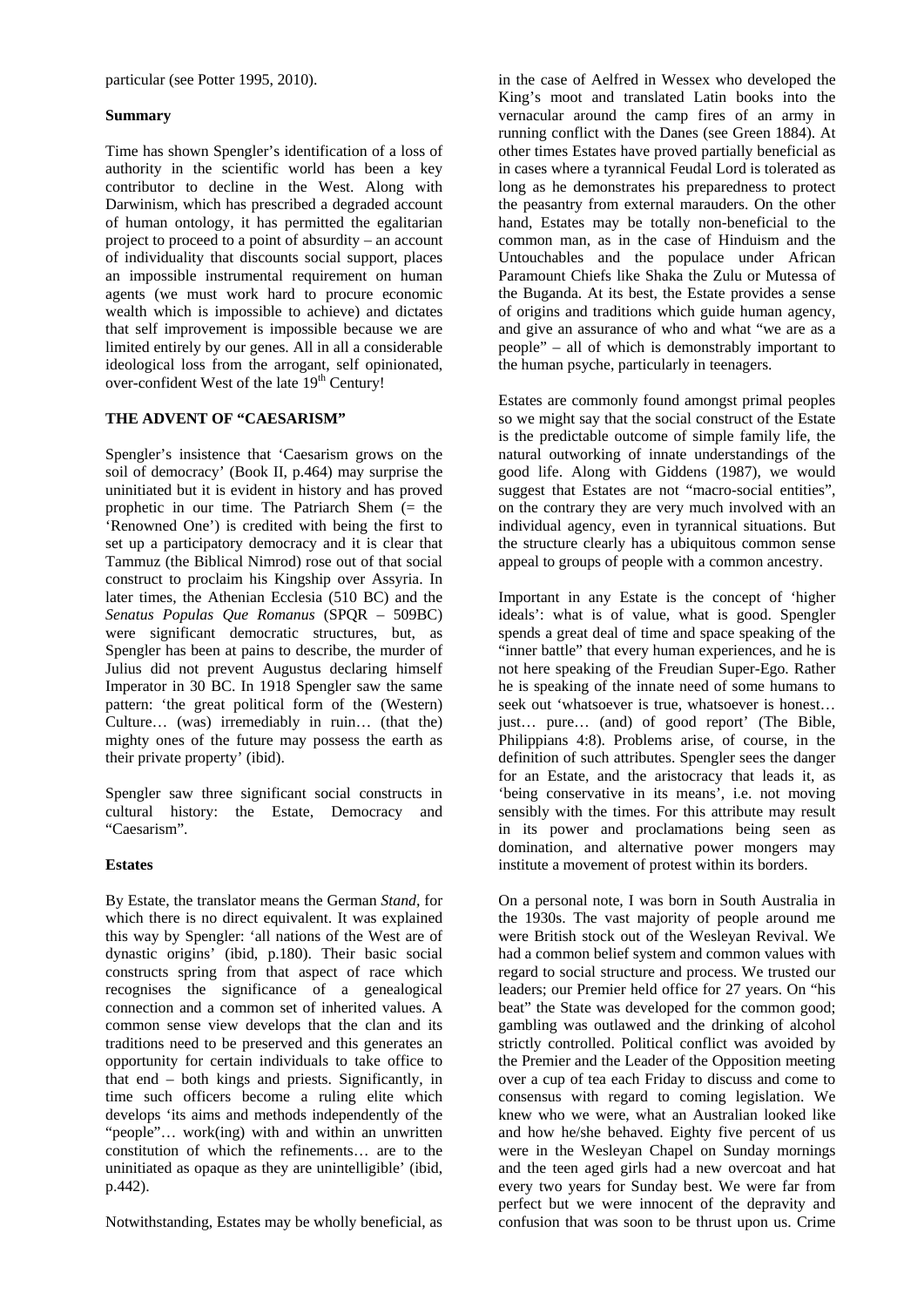was minimal. As a general rule, men and women lived together only after they were married and children grew up in the safety and order of a stable home. In short, we enjoyed 'the contented moderation of the ancient manners' (Trogus Pomerius as quoted by Justin).

## **Democracy**

It is not my present project to give a definitive account of democracy but I refer the reader to Spengler's discourse as it rings as true in our time as it apparently did in his. Spengler is at his least philosophical and most pragmatic when he lists the characteristics of a Western representative democracy. I shall give a few snippets to encourage the reader to read his Chapter on the Philosophy of Politics in Book II.

Spengler notes that 'in the early politics of all Cultures the governing powers are pre-established and unquestioned… The connections with the mother soil are strong, the feudal tie is self-evident to the life held in their spell…. The problems of the State are not yet awakened. The sovereignty… in the entire early form-world, is God-given and it is on such premises that the minorities fight their battles'. (Book II, p.448). He sees the object of such minorities, not to change the order, but to win for itself status, power or possessions within the established order. (A fact that was surely obvious in Paris in 1789, South Africa in the 1990s and more recently in Egypt, Libya and Syria).

Real change only sets in 'when the Non-Estate, the bourgeoisie take the leading role'. The first task is to write a constitution but it is truism that 'the writers of popular constitutions never have any idea of the actual workings of their schemes – neither the "Servian" constitution in Rome nor the National Assembly in Paris'; nor we may add in Africa where clauses are inserted in Constitutions to protect human rights but action is seldom taken in this regard because under the old order the main ingredient that motivates action is power. The other concern is that 'constitutions deal with thoughts and principles and this opens a gulf between the intellectual side of laws and the practical habits that silently form under the pressure of them'. Experience shows that 'the rights of people and the influence they have are two entirely different things. 'The more universal a franchise, the less becomes the power of the electorate'! (ibid .465).

It is evident in representative democracies that 'the form of the governing minority develops steadily from that of the Estates, through that of the Party, towards that of the Individual and his/her following'. In time the abstract ideals that characterize all genuine party politics, dissolve and are supplanted by private politics, the unchecked will-to-power of the race-strong few. 'An Estate has instincts, a party has a program but a following has a master' (ibid, p. 452).

The possibility that 'the entire mass of the electorate, actuated by a common impulse should send up men

who are capable of managing their affairs – which is the naïve assumption of all constitutions – is a possibility, only in the first rush'. (The author can confirm this, he voted in the 1994 South Africa election which was marked by a general euphoria of good will; not so the second election!). In Spengler's opinion, genuine party government covered scarcely two centuries and by the end of World War I was already in decline. He saw that 'the program vanishes from memory, the organization works for its own sake alone'; and important in this is 'the thousands of people in every country who live on the party and the offices and functions it distributes' (ibid 452).

Spengler also sees the reality that one can only make use of constitutional rights when one has money: 'on the soil of burgher equality, the possession of money takes the place of genealogical rank' (ibid, p.449 Note). Through money, powerful figures control all the machinery of speech and script - to ensure that they can guide the electors to certain opinions. In this respect Spengler see "freedom" proving to be a negative for the populous. In his view universal school education is provided for the sole object of ensuring that the electorate can read the press, for it is through the press that an elite leadership controls political thought. Once the public mind is so ordered, 'there is no need now to impose military service liability on the subject – one whips their soul with articles, telegrams and pictures until they clamour for weapons and force their leaders into a conflict to which they willed to be forced. The sentimentalist may beam with contentment when the (press) is constitutionally free but the realist merely asks at whose disposal it is' (ibid, p.447).

The wealthy also use their patronage to 'create within the Caucus sufficient support to influence legislation'. The rest of us are excluded from this process; 'we develop vote-apathy which at the last governments cannot shake off, even in great crises'. Parliamentarians are open to the influence of money because 'it is money that gives them the sense of being freed from the dependence which is implicit in the naïve idea that the elector has of his delegate'!

The end of democracy is that success becomes the dominant attribute, not truth; that success in which one tramples on another. Life has won through but 'dreams of world-improvement have turned out to be but the tools of a master-nature'. Ideal are thrown into the pit; 'the thoughts and actions of the masses are kept under iron pressure… men are permitted to be readers and voters (which is nothing more than a dual form of slavery) while the parties become the obedient retinue of a few as the shades of coming "Caesarism" touches them'!

## **"Caesarism"**

As noted above, Nimrod manifested out of Sumerian democracy and Augustus emerged from the SPQR. In Spengler's time it was not long before Germany would accept Adolf Hitler as its supreme Fuehrer. And more recently we have seen Robert Mugabe use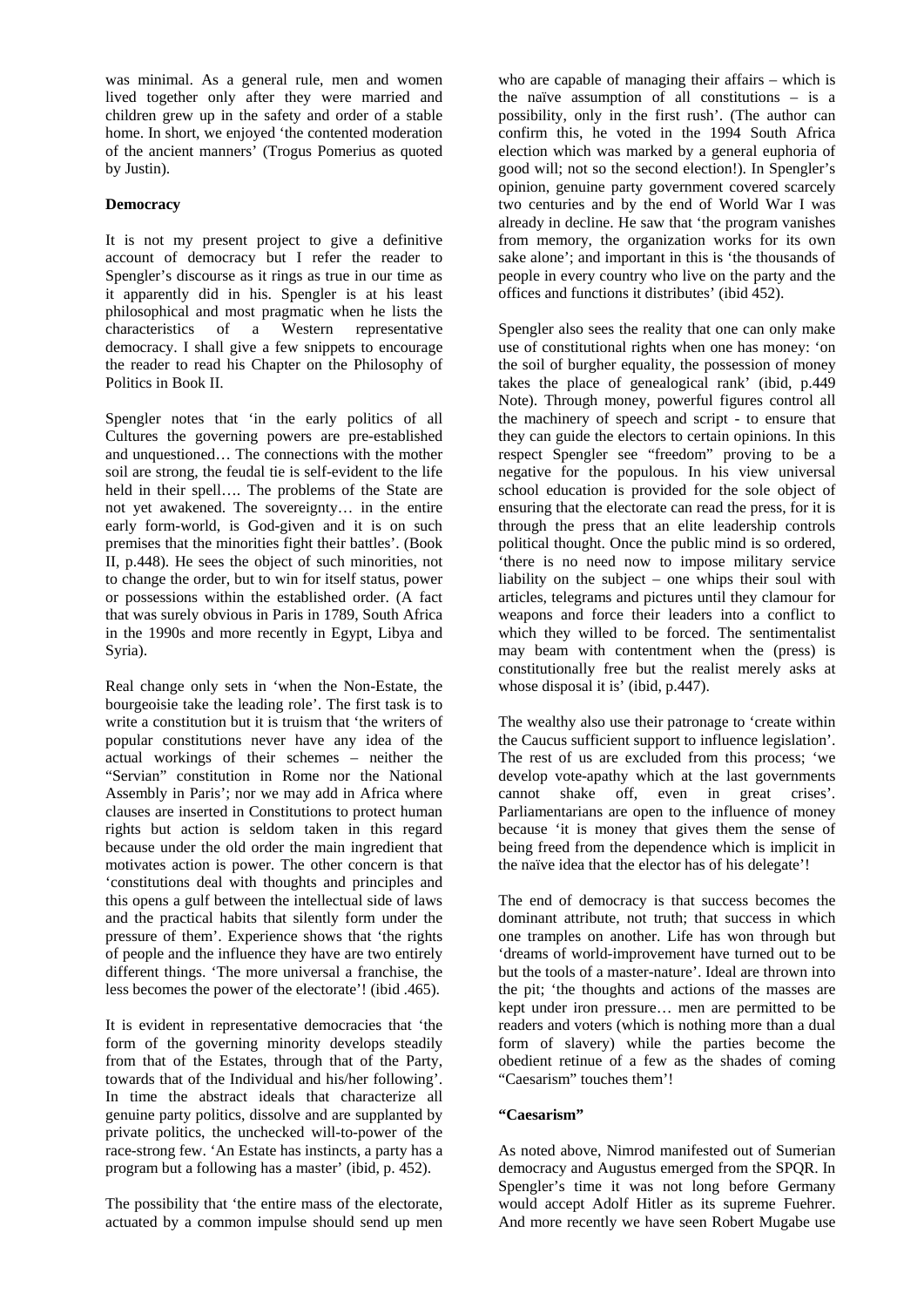democracy in Zimbabwe for his own purposes. Spengler was right, "Ceasarism" does seem to 'grow in the soil of democracy', at least much of the time.

But our time shows a distinct change in pace; the money powers have moved from national interests to social manipulation on a grand scale, a One World Government project no less. A recent publication by New Zealander Dr Kerry Bolton provides definitive proof of the existence of such a project and the methods being used to bring about 'a World State based on Mammon' (Bolton 2011). [See BOOK REVIEW in this issue – Ed.}

Bolton argues that an elite group of bankers has been operating over time to transform Western society to a state more amenable to their financial and power interests. He sees their program of social change operating on three fronts: (1) a revolution from above; (2) a revolution by stealth; and (3) a revolution by degeneracy. He gives evidence of a revolution from above by tracing long term USA involvements in foreign affairs promulgated by the US Council for Foreign Relations and the CIA. In his chapter highlighting a revolution by stealth Bolton references the formation of the Fabian Society by a coterie of international bankers and identifies their front as the London School of Economics and Political Science. He also notes the development of the Frankfurt School of Critical Theory and the work of German theorists who immigrated to the USA prior to World War II.

In 'revolution by degeneracy' Bolton deals with sexual politics and the 'psychedelic revolution' of the 1960s, both of which were promoted and funded by the Ford and Rockefeller Foundations. And in a further chapter he explores the rise of the New Left; the manufacturing of the tertiary student revolt in the 1960s by the Rockefeller funded Student League for Industrial Democracy and the promotion of feminism by people like Gloria Steinem (recruited by the CIA and funded by the Ford Foundation). He also discovers direct links between the self styled World Controllers and the politics of population control, and notes the support for such policy by the Good Club, an ad hoc society of US billionaires. The 'Climate change dogma' he sees as part of the outworking of 'permanent crisis' policies promoted by Aldous Huxley and the Club of Rome.

Common to all of these agendas has been a concerted attack on the nuclear family structure, a strategy Bolton sees common to Marxism and the banking fraternity, who both see the family as the primary obstacle to tyranny.

## **OUTCOMES**

That the banking plutocracy has been successful in its political objectives cannot be denied. The recent involvement of the USA and NATO in Middle Eastern Wars clearly has something to do with control of energy supplies. And the sudden push for democratic government in Islamic countries (Egypt,

Libya and Syria) seems to be coordinated, probably by the economic elite who are aware, *à la* Spengler, that democracy is the necessary pre-cursor to tyrannical rule (Caesar).

# **Trade and Money**

The push for free trade has been around since the last of the Venetian merchants moved to London in the 1750s to assist in the establishment of the British East India Company. But the free trade project has been advanced considerably in recent times; free trade agreements between nations are being signed almost daily. The result is a burgeoning number of multinational companies operating outside of national laws, buying and selling goods in a frenzy of unequal competition with national producers and traders. The result is a total disruption of production in higher economies in the West with serious consequences for food producers in particular. Numerous cases are being reported in which multinational supermarket chains cancel orders at the last moment for food crops which have taken a year to grow and required considerable cost input, simply because the super market can obtain the "same goods" more cheaply off-shore. I have put "same goods" in quotation marks because (e.g.) vegetables in most Western countries (certainly in Australia) are grown under regulated health requirements while off-shore products are not. The recent discovery that a Chinese company was putting Melomine in export milk and killing babies is a case in point. Free trade is a common sense idea that appeals to the plutocracy but it has serious consequences for traditional food suppliers in the West.

Free trade requires sovereign countries to find goods that can be marketed into the international economy at competitive prices. In the case of Australia, the only commodities that fit the bill are minerals (iron, gold, uranium, etc.) and fossil gas supplies. This has resulted in a frenzy of mining activity, taking over (and, some would argue, destroying) good agricultural land for short term cash gains. Thirteen hundred mining leases have been granted in the Darling Down, an important food bowl in Queensland; it is expected that the whole area will be under coal and coal-stream gas operations within the next five years. The question is, where will Australia get its food from if this continues? Unfortunately, the populace is so dissociated from reality that it does not know where food comes from and is apathetic towards those who complain that there is a problem looming. It is predictable that food shortages will be widespread, not only within Australia but across the world in the foreseeable future.

# **Social Change**

The promotion of feminism has served the hierarchy well; a high proportion of Western women are now in employment. As Kirsten Birkett (2000) laments, this only benefits capitalism; 80% of women interviewed in Australia said they would prefer not to work but have to, to keep 'bread on the table'. (In the 1960s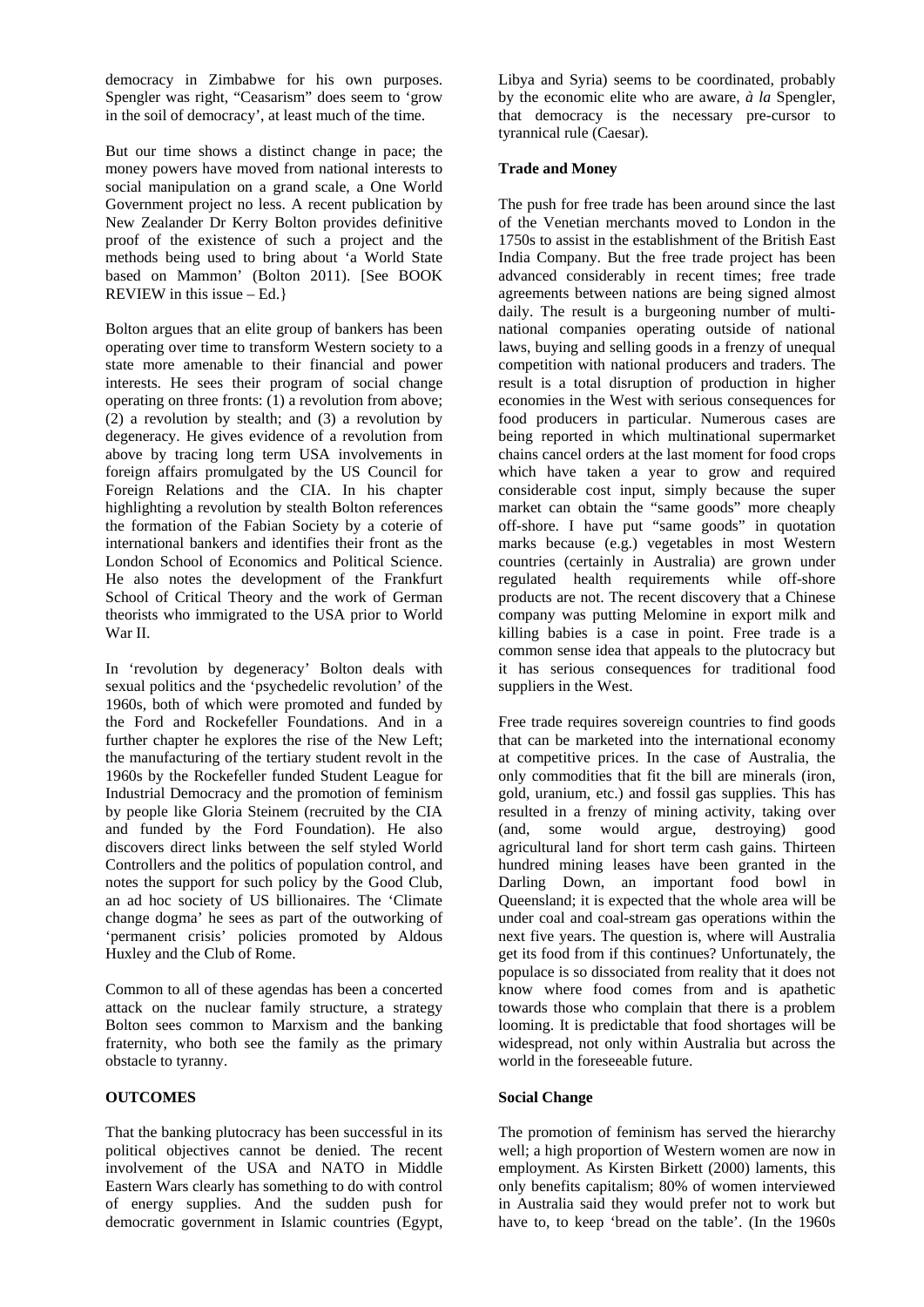one salary was sufficient to fund house repayments/rent, now two salaries are most definitely required). Financial pressures are causing women to breed relatively late in life, markedly increasing the chance of Downs Syndrome babies and other natal abnormalities.

Changes in sexual ethics over the past forty years have been nothing short of monumental. Thanks to more convenient contraceptives, premarital sex has become normative. Most young people, if they bother with marriage at all, see it as a short term arrangement. What the long term impact of this will be on children remains to be seen but in Australia mental health problems are developing at an alarming rate; currently 4 million people in a population of 22 million (18%) are showing symptoms of severe to chronic mental health problems.

The push for acceptance of homosexual practices and marriage rights for same sex partners has become universal in the West. Of course, for this to happen it has been declared to be politically incorrect for commentators to ask questions about homo-sexual practices. For instance, parents and teachers are not allowed to tell boys that repeated anal sex requires regular anal reconstruction and that in Australia 95% of people with HIV/AIDS are male homosexuals. Equal rights advocates are sufficiently politically strong to ensure that same-sex partners will get marriage rights, with important implications for human breeding levels; a population that does not breed is a population on the way to extinction.

The push for acceptance of psychedelic drug taking has had less success at a policy level than some other measures promoted by the elite banking fraternity, but it is still a fact that a large number of people continue to become addicted to habit forming drugs, and drug cartels are still making huge fortunes marketing their products. The violence and criminality associated with this trade is a matter of regret for governments and citizens alike.

The decline in standards of music and art, also a project of the plutocracy according to Bolton, is depressing. Augustine saw that

'the impact of the notes on the ear does not make the *Deus Creator Omnium*, much less give understanding of its meaning. One impact succeeds another but it is the soul which makes sense of it, giving of its substance to the works formation' (Augustine in *De Alusia", VI v.9*).

Now that we know that the soul is an allusion we only have baser instincts to render music intelligible – it is now established practice to play music at sound levels that do permanent damage to our ears and use drugs and alcohol to ensure that we enjoy ourselves. As Nietzsche said, 'we used to think that the Sanctus from Bach's B minor Mass was the most beautiful music every written but now that we know that we do not have a soul we need to reassess what this means' (Nietzsche 1996). Art has degenerated to the stage

that an artist who threw paint randomly across the room at a canvas gained a major at prize in Australia recently. We mourn our loss!

Darwinism continues to influence thinking in the West; not the least important outcome being the push for legalised euthanasia and the greatly increased numbers of people taking their own life. The latter is particularly rife in Eastern Europe and increasing at an alarming rate in all other Western countries. The justification for both is simple: if we are just flesh and blood and nerve impulses and there is no after life, why continue in this life when it becomes unbearable?

## **Degraded Science**

The success of the Climate Change Dogma introduced by Maurice Strong and his cohorts in the IPCC is another example of the impact of the uncertainty principle in science. There is clearly no evidence that carbon dioxide is affecting temperature nor that there is a hot spot in the troposphere to justify the hypothesis of a glass house effect, but facts do not stop the Climate Change people promoting their wares. For instance, the quantity of ice in the Greenland and Antarctic ice sheets is such that, if it all melted (which is most unlikely seeing its average temperature is  $-30^{\circ}\text{C}$ ) the calculated rise in sea level would be in the order of millimetres, not metres as some have proposed. It is a sad end for science in our time that scientists are prepared to propagate untruths in order to gain power, position and funding.

## **Politics**

On the political front, it is of concern that parliamentarians are confirming Spengler's analysis that success tends to become more important than truth. The parties are in full control. We vote occasionally but we do not feel empowered. And we certainly do not feel confident that people straight out of university who have never participated in, let alone run, a business can run the national economy; nor do we have confidence that they have any intention of representing our interests. Modern Western politics is like other matters in disarray and disrepute.

All in all, developments in recent times in the West show dramatic losses on all fronts. Where, we may ask, are the plutocrats taking us? Are we at the end of depravity or must we expect further social change? Spengler's proposition is that the final battle will be between the leading forces of dictatorial moneyeconomics and the purely political will-to-order Caesars, who wish to re-conquer their realm. Those familiar with Nietzsche views must be asking whether there is a Superman in the wings, a single Caesar who will emerge to "save us" from the money men. The world of money is looking extremely shaky at the present time. Who is behind all of this?! Were the arrangements for the disastrous debt economy developed at Bretton Woods<sup>1</sup> part of the new Caesar's plan for world domination? (How ridiculous it was to build a world economy on the premise that every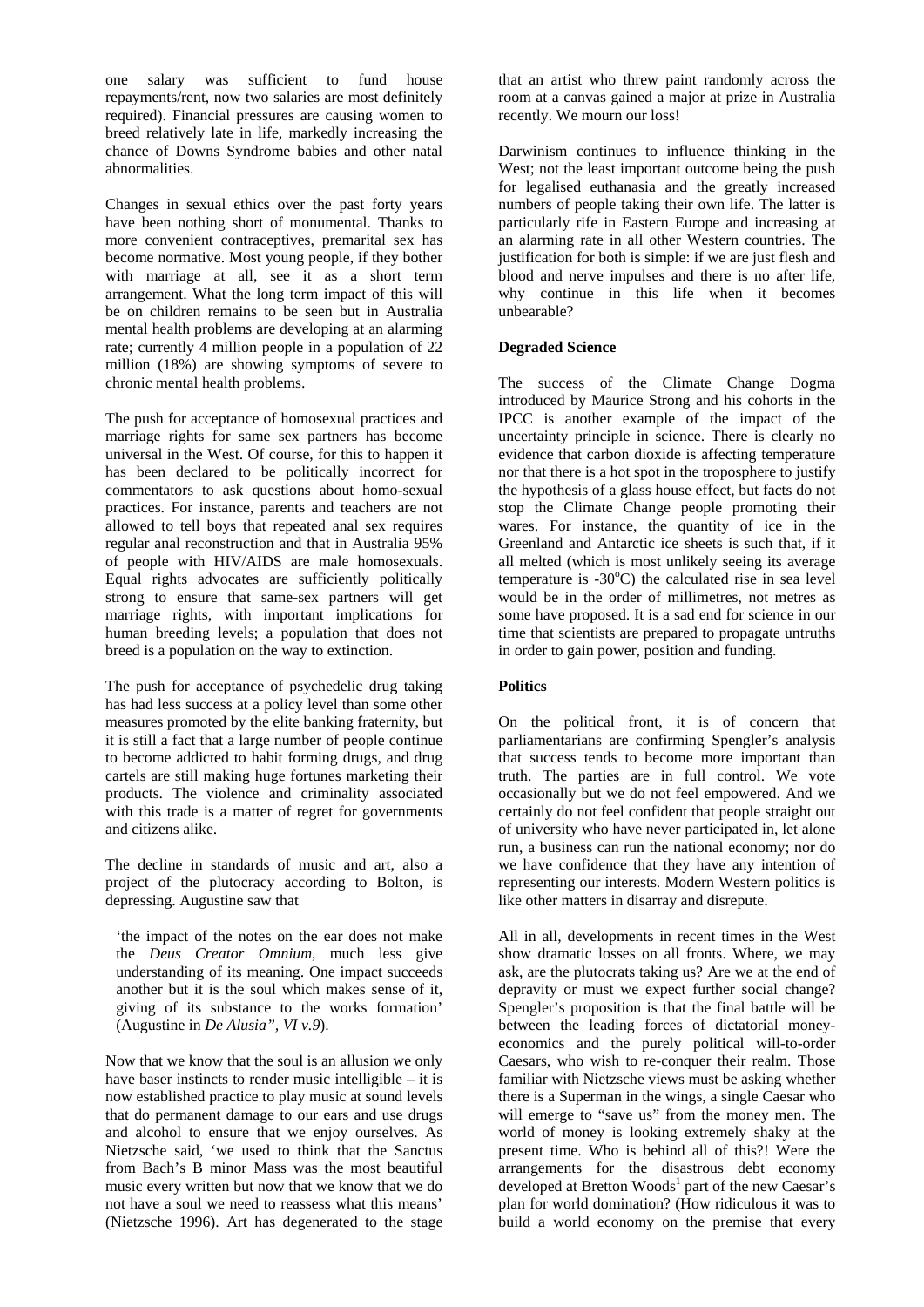country in the world could have a positive trade balance!) Was this Caesar behind the Nixon Shock in 1971, when the dollar replaced gold and currencies were floated on the world financial markets? The implications of Spengler's thesis are intriguing!

#### **THE FUTURE**

Depravity breeds depravity and chaos precipitates chaos. We can expect the current attack on family life to continue for the simple reason that the products of broken family life will outwork their lives in accordance to the values they learned or did not learn at their mother's knee. Same-sex couples will want the laws changed to give them greater opportunities to "have children". What they will teach these children about sexual practices can only be guessed at but one might predict that homo-sexual practices will become more normative. In the long run, in a society that accepts the right of people to do anything they want to do, it is possible that pedophilia will become less stigmatised and consenting sex between adults and juveniles will be given the "green light" – especially if "Caesar" makes an appearance for such practices were normative in the Caliphates and other dictatorships over time.

On the other hand, there may be hope in Spengler's conviction that there are distinct traits bedded deep in the human consciousness that will go on governing our agency, despite political correctness; that these "natural" tendencies will over-ride external influences. A case in point, contrary to current feminist ideology that they are social constructs, is "maleness" and "femaleness". Spengler is convinced that these are always distinct and always at war with one another. He puts it this way: 'the male makes history, the woman is history; the female is primary, eternal and material, the male is political, freer and more agitated. The end result is that policy for the women is eternally the conquest of the man through whom she can become the mother of children, through whom she can *become history*, i.e. have a destiny and a future' (ibid p.327. This proposition bears thinking about because it is absolutely true<sup>2</sup>. It is like Newton's inertia, once you see it you wonder why you did not see it before. It remains a main hope in my view that in the end the natural order will triumph. When I go to the shopping centre I make a point of giving thanks for every young woman I see pushing a pram. Her instincts may yet save us from the depraved social disruption that we currently experiencing.

Spengler saw 'men (eventually getting) tired to disgust with the money-economy' (ibid, p.464) in his time. How much more so today?! We watch the current financial woes in Europe with resignation, hoping for 'the re-emergence of some thing of honour and chivalry, of inward selflessness and duty'. Could, as Spengler predicted, economic collapse see 'the old nobility suddenly come into focus in immense lifeforms'? (ibid, p.464). Hopefully so, because Spengler's alternative is not encouraging: 'If election was originally revolution in a legitimate form, when the politics of money becomes intolerable mankind "elects" its Destiny again by the primitive method of bloody violence' (ibid p.464).

I have not said anything about spirituality in the Western consciousness. Certainly there has been a distinct demise of Christianity, the religion of the West, in recent times. This does not mean, of course, that Western man is no longer spiritual – the fastest growing religion in Australia over the past ten years has been paganism – a mix of English Wicca and Eco-feminism. In public the adherents of paganism present a show of conformity with anti-religious thought, but secretly they can be found dancing the "Wheel of the Year" and worshipping Sophia the Great Woman from which we all come. Spengler sees a "Second Religiousness" coming, a

'genuine young religiousness which starts when Rationalism fades out in helplessness, a time when the forms of the Spring-time become viable, when the whole world of the primitive religion which had receded before the grand forms of the early faith returns to the fore-ground, powerful in the guise of the popular syncretism that is to found in every Culture' (ibid, p.310).

Can we expect that in place of the current desolation, 'even now (we may see) the seed of a new resigned piety, springing from a tortured conscience and spiritual hunger, whose task will be to found a new Hither-side that looks for secrets instead of steel-bight concepts' (ibid, p.455)?

In the last analysis, maybe we may have to take hope from the history of Egypt where

'a patient, docile race of red-brown men have century after century accepted new masters, such as men in the course of life might acquire a number of different hats… While changes have been going on at the top, the common people… have continued to lift water to a few miles of desert on each side of the river and have continued to plough the dark soil and to harvest green crops. They are the same red-brown men, whether their masters wore a pleated white robe or had a pink face and spoke with an Oxford accent' (Morton 1941).

#### **NOTES**

<sup>1</sup>See (e.g.) Bretton Woods, wikipedia.org

 $2$ It may help the reader to hear what my eighteen year old grand-daughter told me: 'girls are looking for an identity; boys are looking for a purpose'.

#### **REFERENCES**

Arrhenius, S. (1896): "On the Influence Carbonic Acid in the Air upon the Temperature of the Ground", Philosophical Magazine & Journal of Science, London.